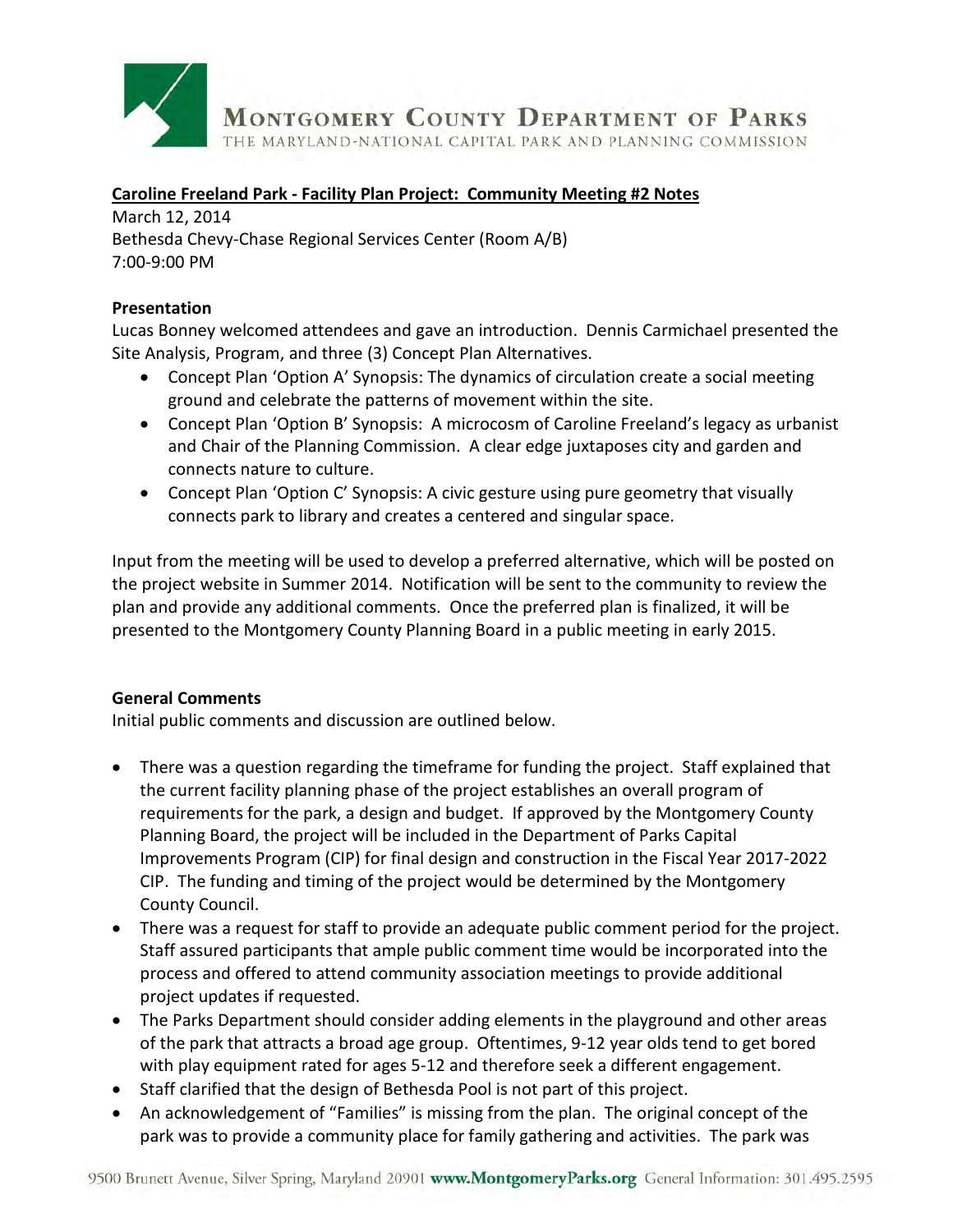intended to serve families, residents and visitors. The study is missing demographic analysis.

- The design needs a vision or mission statement.
- Provide flexible, multi-purpose open space.
- There were questions regarding the square footage of the playground and lawn areas in each concept. Staff agreed to measure the plans and post the sizes of the spaces on the project website.
- There were questions regarding the grade changes of each plan and a general comment that the existing grades limit the useable areas of the park. The design team responded that each plan has steps at the corner of Elm Street and Arlington Road and the lawn area is elevated and leveled to provide a useable open space.
- Explain the primary accomplishment of each plan, since all of the concepts look very similar. The design team explained that each plan applies the program of requirements requested by the community (from the prior public meeting) and organizes it with clarity and focus that does not exist in the park today. Each plan creates a more open and welcoming entrance, useable spaces, a central focus of lawn and gathering space, and enhanced visibility throughout the park for security.
- There was a question about how the park would be entered. The design team responded that all of the entrances make the park more open to the community, and there's a more graceful and gradual ascent with stairs from the corner of Elm Street and Arlington Road.
- The park should be an immersive experience, where you can get lost and there is mystery around the next bend in the path.
- The plans do not consider that this park is adjacent to people's homes. There is a need to provide a buffer at the residential edge of the park. Push the playground back slightly from the edge of the park to protect the neighbors' homes from noise.
- What is the intended capacity of the park and playground? With increasingly more people moving to Bethesda and new park facilities, the park could get overused and overcrowded, and the increased use may be too loud for the neighbors. Be mindful of the residential edge. The playground should not be over-emphasized.
- There was one request that the sculpture be located more prominently than shown on the plans. Others preferred it in a more integrated location as shown in some of the plan alternatives.
- Ensure that accessible entrances are maximized and accommodated in each concept.

# **Discussion of Plan Options**

Each concept was discussed separately, and participants were asked to identify aspects that they like or dislike about each concept. The discussion of each plan is summarized below.

# Option A:

• A combination of Options A and B is preferred. The seating in Option A is nice, and the idea of encapsulated play in both options is good (with one area fenced and the adjacent area unfenced). Prefers the curvilinear path, boulders and softness of Option B.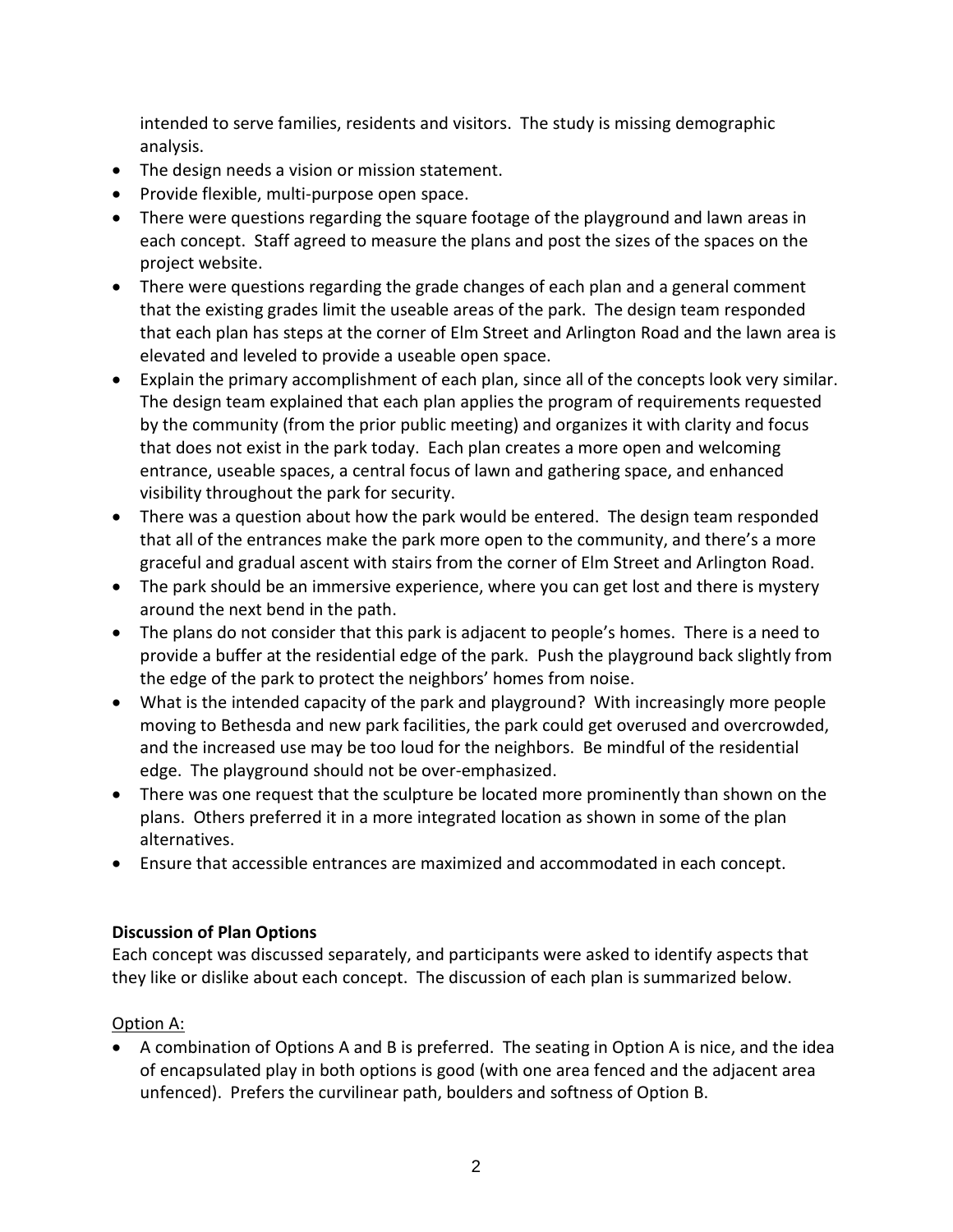- The diagonal path of Option A that terminates exactly in the corner of the park at Hampden Lane is preferred, although the path could be curvilinear. Does not like how the path in Option B ends just shy of the corner. The sculpture location in Option B near Hampden Lane is in the way, but the ability to walk through the sculpture is a nice feature.
- The maximized play space of Option A is preferred with the idea that there will be clear views and connections between play areas of different age groups. The large open space and use of Hampden Lane works well in all concepts.
- The sculpture location near the playground in Option A is preferred over the location near Hampden Lane in Option B.
- A neighbor does not like the large playground in Option A and prefers the smaller playground in Option B. Provide a planted buffer along the neighborhood edge.
- The location and type of tables and chairs at the top of the stairs near Arlington Road and Elm Street in Option A is good. Moveable furniture is a good idea. Picnic tables do not appeal to a broad audience.
- The expanded play opportunities in Option A that would appeal to broader age groups and not necessarily consist of "play equipment" is good.
- There are experts who research and study how children play. The design team should study how teenagers play.
- The entry steps in Option A are more appropriately scaled than the steps in Option C.
- The flat usable green space is good, and seems to be well-represented in all concepts.
- All three plans are wonderful.

# Option B:

- The water feature is not appropriate, will be attractive to kids and may be abused, and it is not good to encourage play so close to Arlington Road. It may also attract mosquitos.
- Consider art display cases for the community to put up art in the park. There was a discussion that this may be difficult to curate or manage but that public art could be incorporated in the park design.
- Consider providing sound attenuating fencing along the residential edge of the park.
- Confirm that we are able to manipulate the area next to the library and Hampden Lane. The grass incorporated into Hampden Lane is a nice idea.
- This concept appears to have a larger lawn area than the others, which is nice. Consider whether enough shade has been provided for the lawn area.
- Reducing pavement along Hampden Lane is a good idea.
- Consider providing art along the main path through the park. The walkway with the flowering trees and boulders is artful.
- Consider whether there is enough shade for the playground. The current plan preserves existing trees but does not add a lot of new ones. Some trees, such as the Japanese Maple, could be transplanted from on-site. Consider shade structures in the play area.
- The boulders, curved walkway and juxtaposition to Arlington Road is great, but the playground needs to be expanded.
- The boulders are good for older kids. The lower right boulder photo with plants in the slide show is very nice. There are safety concerns that would need to be generally accepted if boulders are used in the design.